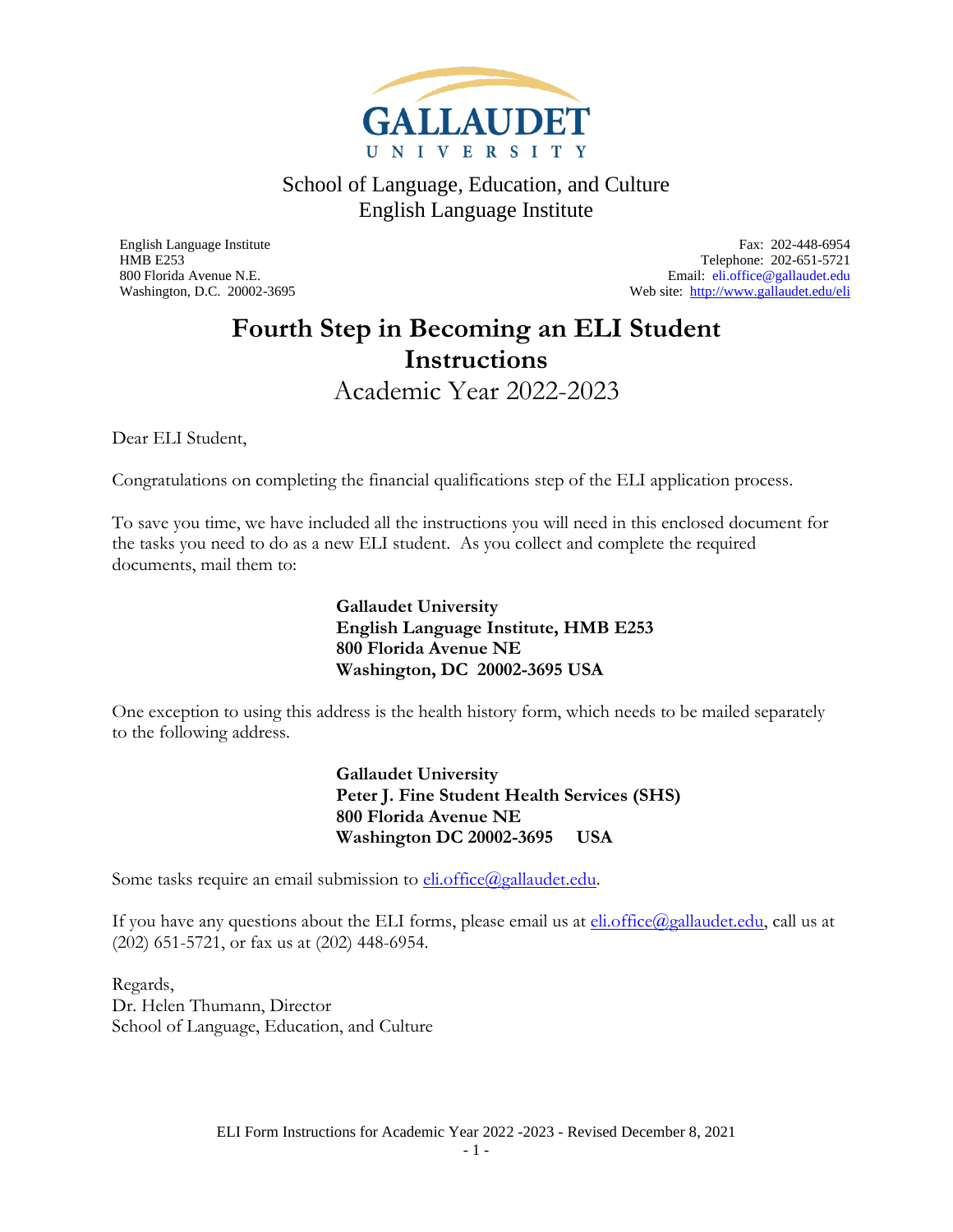

### Table of Contents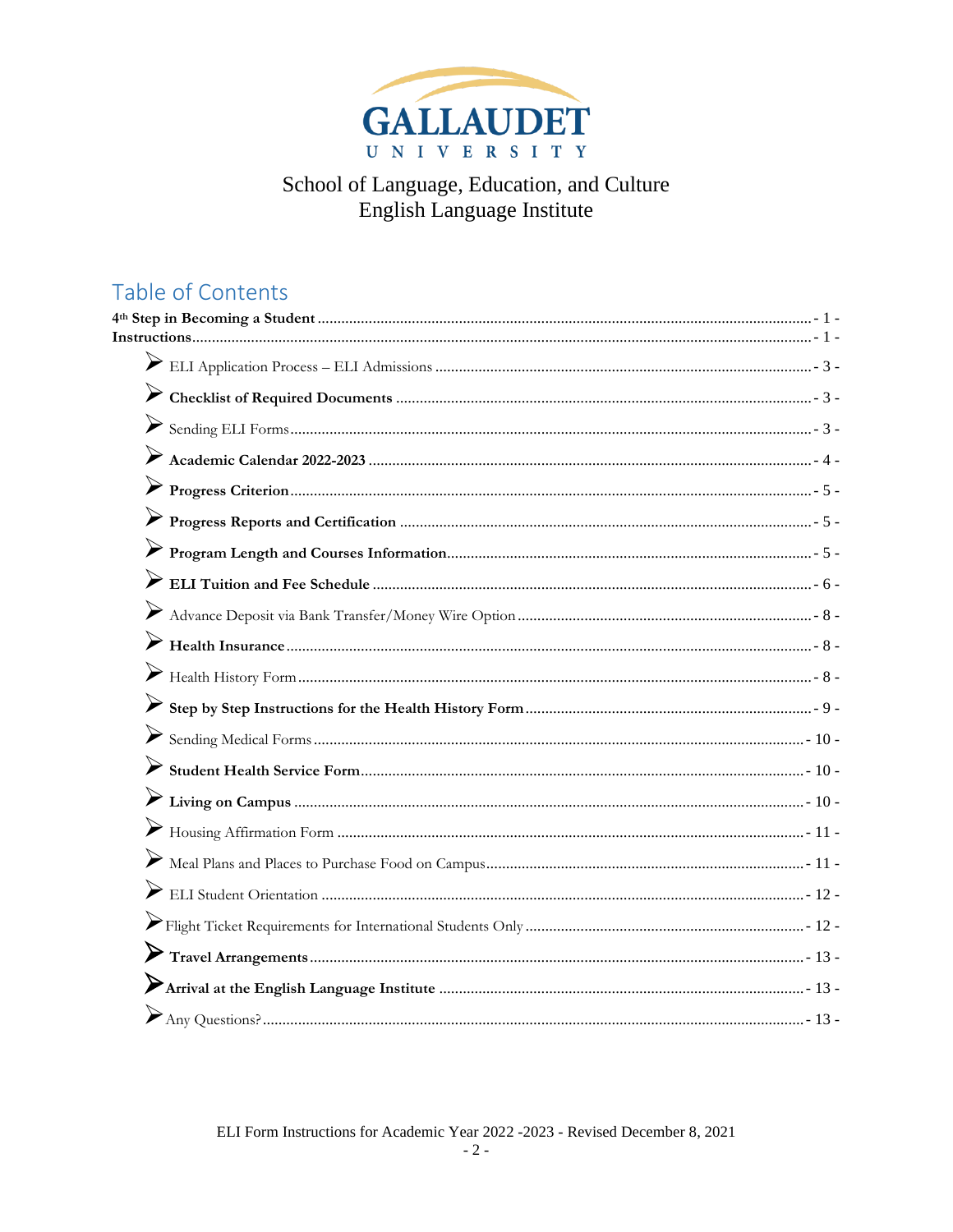

## <span id="page-2-0"></span>➢ **ELI Application Process – ELI Admissions**

After all academic, screening, and financial approvals have been secured for you, an acceptance package will be mailed out. After you get the acceptance package, please read the ELI acceptance letter to determine when you need to arrive at the ELI for ELI Student Orientation.

### <span id="page-2-1"></span>➢ **Checklist of Required Documents**

The ELI forms and instructions may be downloaded from the ELI web site:

<http://www.gallaudet.edu/english-language-institute/eli-admissions/apply-to-the-eli>

- 1. **Housing Affirmation Form:** All ELI students are required to fill out the Housing Affirmation Form. The Housing Application can be completed after he or she has registered for his or her Gallaudet University email account;
- 2. **Health History Form:** All ELI students are required to fill out the Health History Form. This form needs to be mailed directly to Student Health Services;
- 3. **Student Health Service Form:** In order to complete the Student Health Service Form, the Health History Form needs to be completed first and mailed to Student Health Services. Please see instructions below;

# <span id="page-2-2"></span>➢ **Sending ELI Forms**

Mail the completed forms to:

**Gallaudet University English Language Institute, HMB E253 800 Florida Avenue NE Washington DC 20002-3695 USA**

After the ELI receives your ELI documents, they will be reviewed to see if the ELI forms are complete. If there are any missing documents, you will be informed via email.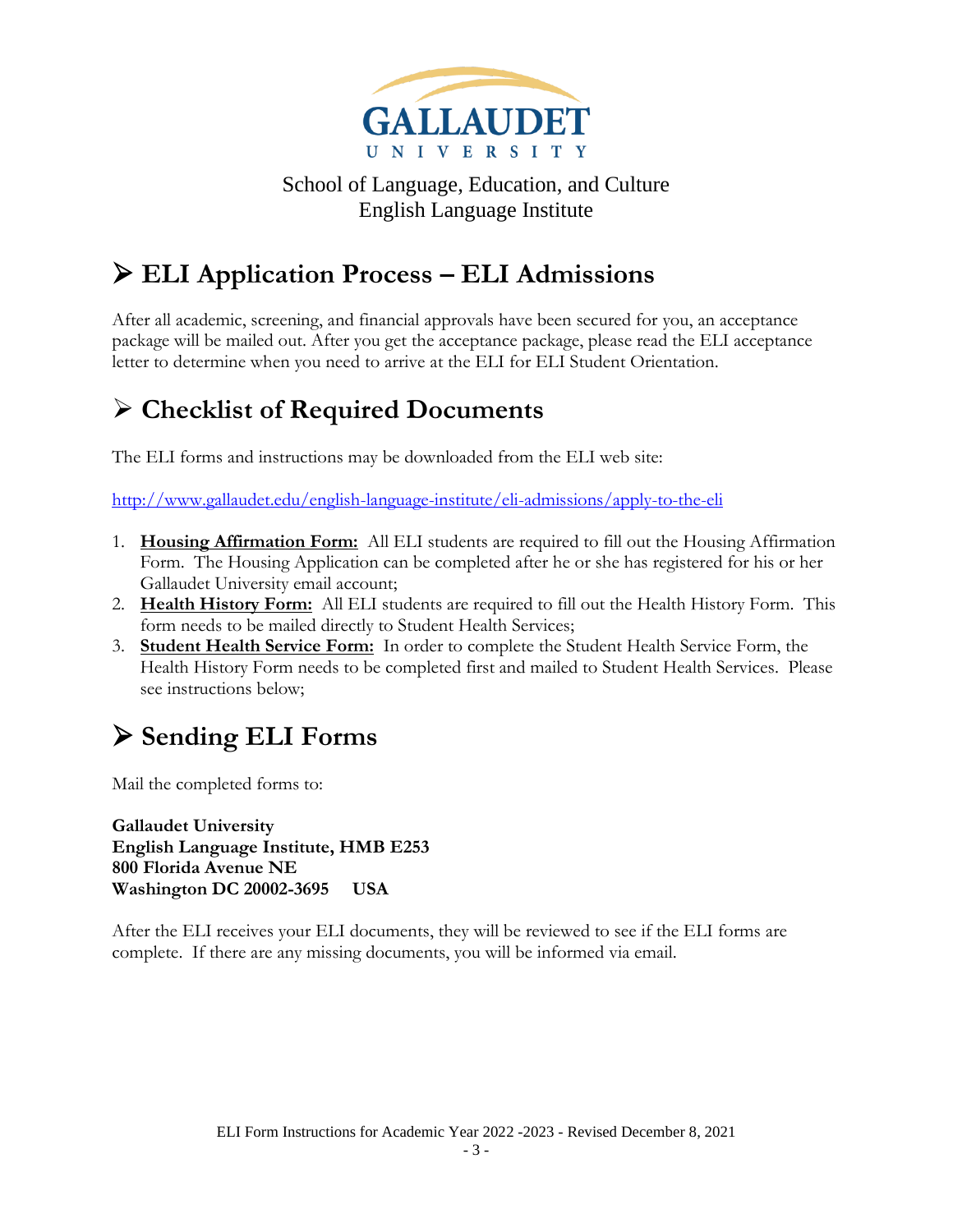

# <span id="page-3-0"></span>➢ **Academic Calendar 2022-2023**

The English Language Institute follows the undergraduate schedule for the academic year with some exceptions, which are listed below.

#### **Fall 2022 Semester Events for ELI Students Only**

August 17 Arrival Day for New ELI Students August 18-26 ELI Student Orientation (Required for all new ELI students)

#### **Spring 2023 Semester Events for ELI Students Only**

January 9 Arrival Day for New ELI Students January 10-13 ELI Student Orientation (Required for new ELI students)

For more information about ELI Student Orientation, please use this link below.

<http://www.gallaudet.edu/english-language-institute/eli-academics/eli-student-orientation>

#### **Fall 2022 – Spring 2023 Academic Calendar**

The Fall 2022 – Spring 2022 academic calendar that Gallaudet University provides on its website is in this link below.

[https://storage.googleapis.com/gal-uploads/1/2022/01/2022-2023-Undergraduate-Academic-](https://storage.googleapis.com/gal-uploads/1/2022/01/2022-2023-Undergraduate-Academic-Calendar-1.pdf)[Calendar-1.pdf](https://storage.googleapis.com/gal-uploads/1/2022/01/2022-2023-Undergraduate-Academic-Calendar-1.pdf)

If for any reason the links above do not work, you can search the Gallaudet University academic calendars available in this link below.

<http://www.gallaudet.edu/registrar/academic-calendars/undergraduate-academic-calendar>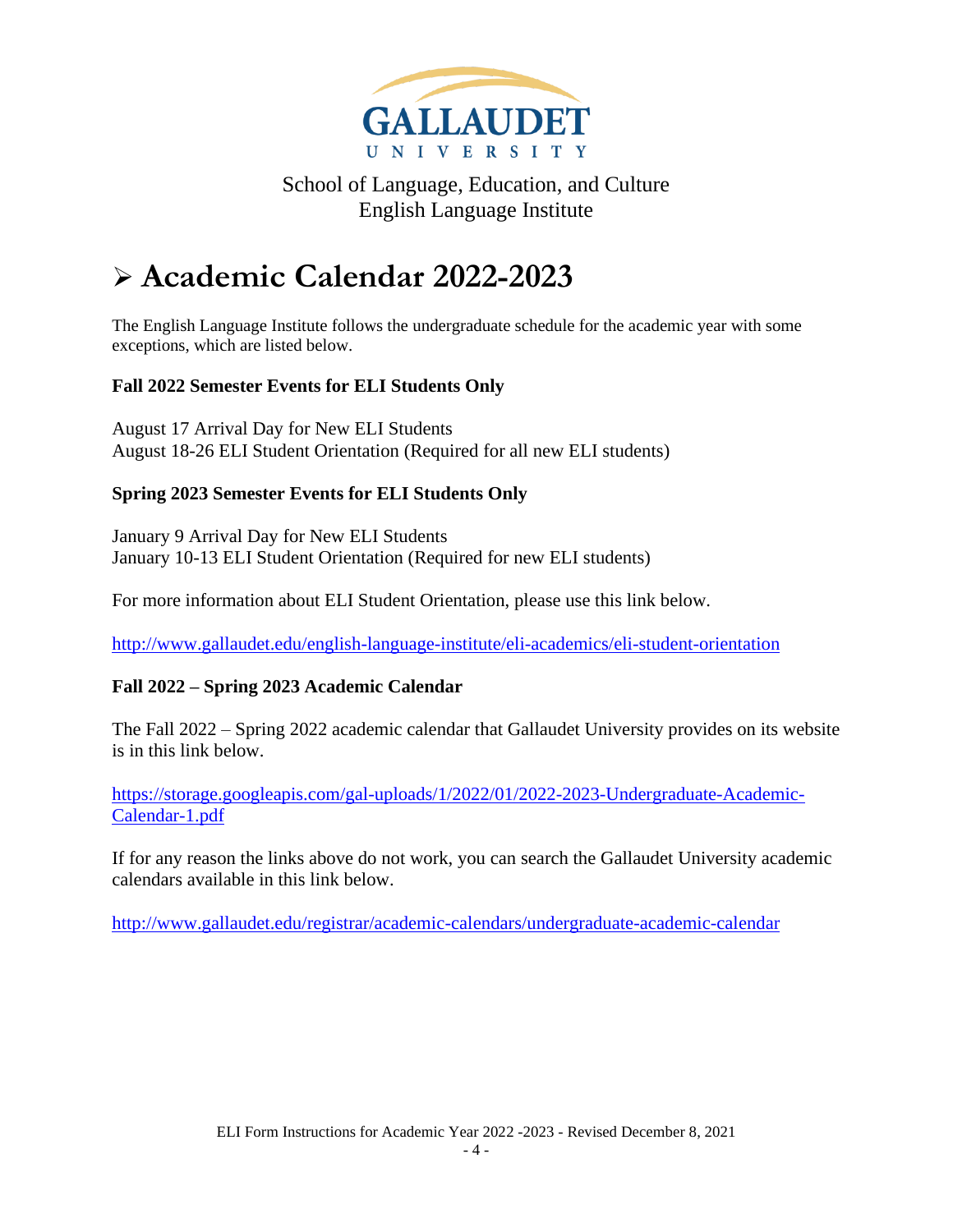

# <span id="page-4-0"></span>➢ **Progress Criterion**

Acceptance into the ELI is an opportunity for you to improve English skill, expand your academic knowledge, and have fun with new friends. The program is rigorous, and it is an exciting opportunity for those up to the challenge. Academic content is designed to teach English to domestic students and international students with a solid academic language foundation in their native language and formal schooling experience. However, some students struggle and become frustrated when content exceeds their academic foundation. These students require extensive tutoring, at the expense of assisting more qualified students. Accordingly, each student must demonstrate that he or she can make adequate progress and improvements within two semesters of enrollment. Students without demonstrated progress will be asked to withdraw from the program.

## <span id="page-4-1"></span>➢ **Progress Reports and Certification**

Each student's progress is assessed throughout the semester. At the end of each semester, teachers provide a written report on the student's progress and performance. Students who do not perform satisfactorily may be dropped from the program. At the end of each academic year, students who are permanently leaving the program without completing it are awarded a Certificate of Attendance. Students who have completed the ELI are awarded a Certificate of Completion. Students performing exceptionally well are also awarded a Certificate of Recognition.

## <span id="page-4-2"></span>➢ **Program Length and Courses Information**

Most students achieve their goals within two or three years in the ELI, though longer stays may be arranged with permission from the ELI Program Coordinator. The ELI offers courses in a 15-week semester format. The ELI catalog can be accessed from this link below.

<http://www.gallaudet.edu/english-language-institute/eli-academics/eli-catalog>

The ELI may also offer summer sessions for an additional cost. For more information, please email us at [eli.office@gallaudet.edu.](mailto:eli.office@gallaudet.edu)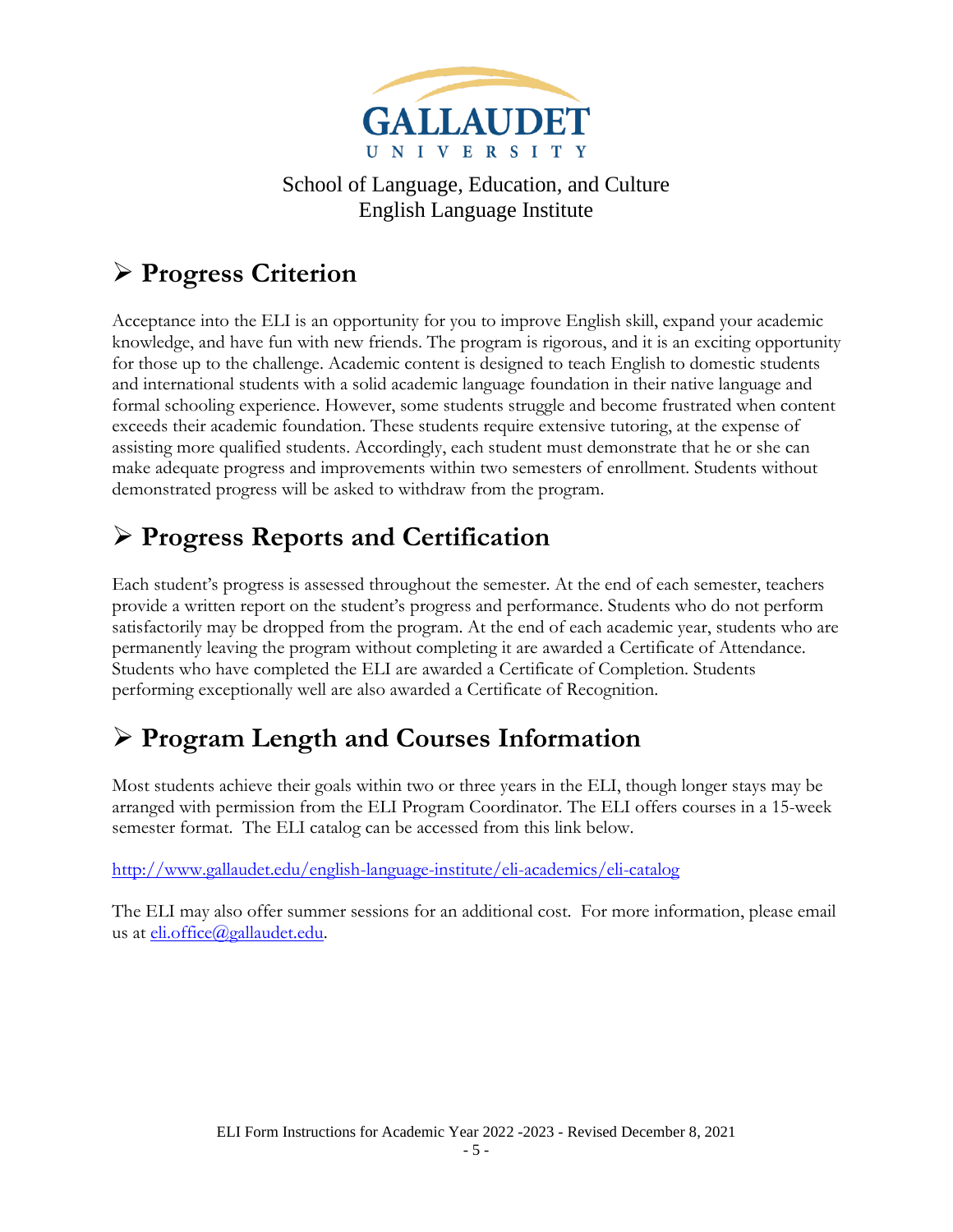

# <span id="page-5-0"></span>➢ **ELI Tuition and Fee Schedule**

Below is a chart of estimated charges for the Fall 2022 semester.

| Domestic                        | Incoming Fall 2022 |
|---------------------------------|--------------------|
| Tuition/Classes                 | 4585               |
| <b>Student Activities Fee</b>   | 150                |
| Health Service Fee              | 250                |
| Technology Fee                  | 200                |
| ELI Student Orientation (ESO) * | 400                |
| Health Insurance **             | 4402               |
| Books and Supplies ***          | 250                |
| Dorm ****                       | 4469               |
| Meal Plan ****                  | 3480               |
| Total                           | 18186              |

| International                   | Incoming Fall 2022 |
|---------------------------------|--------------------|
| Tuition/Classes                 | 9170               |
| <b>Student Activities Fee</b>   | 150                |
| Health Service Fee              | 250                |
| Technology Fee                  | 200                |
| ELI Student Orientation (ESO) * | 400                |
| Health Insurance **             | 4402               |
| Books and Supplies ***          | 250                |
| Dorm ****                       | 4469               |
| Meal Plan ****                  | 3480               |
| Total                           | 22.77              |

\*New students entering for the first time pay the ESO fee only once. Required for all ELI students accepting admission to the University.

\*\*Health insurance is an annual fee and billed one time per academic year. New ELI students entering the Spring semester for the first time pay the fee posted for the Spring semester which is \$2,291.

\*\*\*The estimate for books and materials is an out-of-pocket expense.

\*\*\*\* Dorms and meal plans have various rates and features. The estimate given here is an average. All costs are approximate and can change at any time without notice. This chart above is not a quote.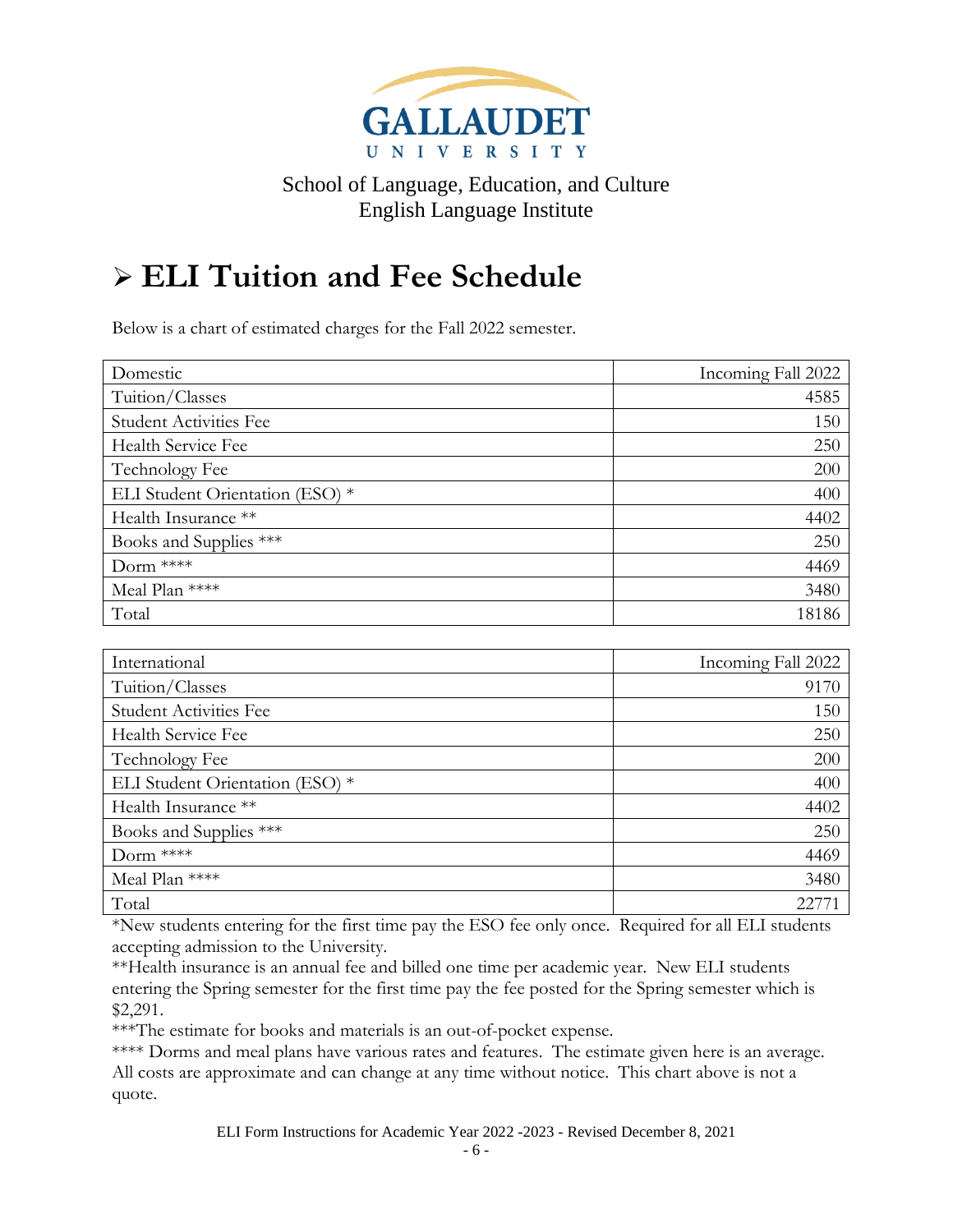

An advance payment must be submitted by the respective deadline, otherwise the student cannot register for any classes at Gallaudet University, may lose F-1 or J-1 status, and may be required to return to his or her country immediately. The advance payment deadline for the Fall 2022 semester is August 17, 2022.

During the semester, the student may incur additional charges. When this happens, the balance due must be paid off by the final balance due deadlines listed on the undergraduate academic calendar on the Gallaudet University website.

In the links below, Gallaudet University provides tables, listings, and links of various tuition rates, fees, and other charges.

Tuition and Fees Schedule: [https://storage.googleapis.com/gal-uploads/1/2022/03/ELI\\_22-23\\_Tuition\\_and\\_Fee.pdf](https://storage.googleapis.com/gal-uploads/1/2022/03/ELI_22-23_Tuition_and_Fee.pdf)

ELI students can ask the ELI administration any questions they have about the tuition and fee structure. If the links above do not work for any reason, you may find the tuition and fee schedules that Gallaudet University provides in this link below.

<https://www.gallaudet.edu/finance/student-financial-services/tuition-and-fees/>

The room rates can be found in this link below.

<http://www.gallaudet.edu/residence-life-and-housing/housing/room-rates/>

**Disclaimer:** This information is provided as a guide only and is not considered a contract or binding on the University. The University reserves the right to change tuition costs, fees, and other charges at any time without notice.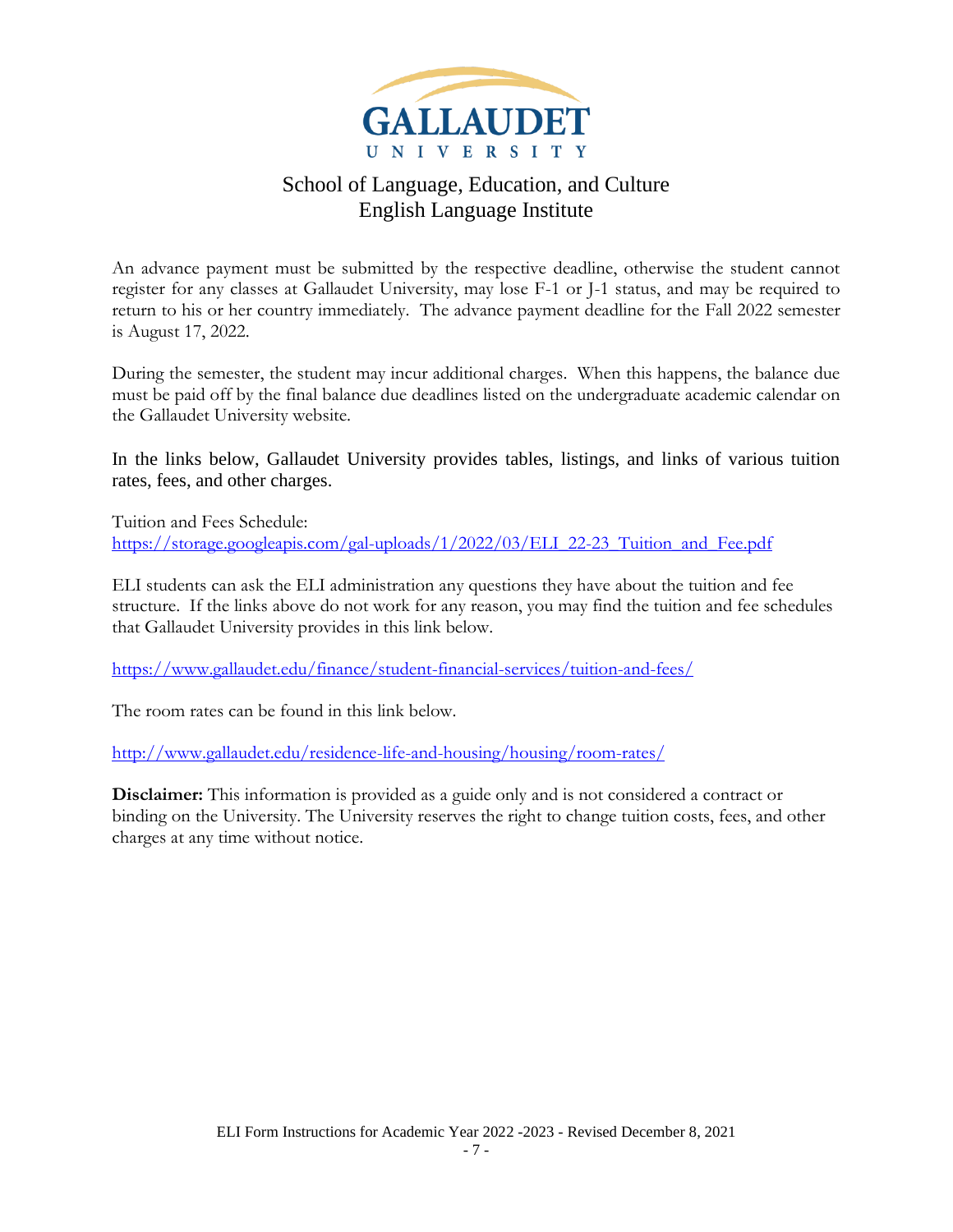

## <span id="page-7-0"></span>➢ **Advance Deposit via Bank Transfer/Money Wire Option**

You have an option to do a bank transfer/money wire before your arrival on campus. Funds can be deposited into your Gallaudet University account with a bank transfer. Your full name and Gallaudet University Identification Number (ID) must also be given to the bank in order for Gallaudet University to put the funds into your student account.

After you have submitted your ELI forms, please send an email to us at [eli.office@gallaudet.edu](mailto:eli.office@gallaudet.edu) to obtain information on how to make an advance payment via a bank transfer. Please note that you are solely responsible for obtaining advance payment information. You will also be responsible for giving your Gallaudet ID number and advance payment information to your financial sponsor (if applicable).

If you are an international ELI student, have made an advance deposit via a bank transfer/money wire, and found that you cannot enroll in the ELI because your visa application was denied, you can request in writing a refund of your advance deposit less any applicable charges.

### <span id="page-7-1"></span>➢ **Health Insurance**

All students are required to have health insurance upon arrival. Gallaudet University provides students with a health plan Care First Blue Cross Blue Shield. The link to the Care First Blue Cross Blue Shield brochure is below. Please note that this brochure is for academic year 2020-2021. The health insurance plan may change for academic year 2022-2023.

#### <https://www.gallagherstudent.com/brochures/12134.pdf>

If you already have health insurance, you must provide proof of your health insurance policy at registration. Please bring your health insurance card with you.

For more information about Gallaudet University's health insurance, please click on the link below.

<https://www.gallaudet.edu/campus-services/university-student-health-insurance/>

## <span id="page-7-2"></span>➢ **Health History Form**

All Gallaudet students, including ELI students, must complete and mail a health history form by June 1 (for Fall admission) or November 1 (for Spring admission). This health regulation is required of all Gallaudet University students due to federal and local DC laws. Student Health Services will

ELI Form Instructions for Academic Year 2022 -2023 - Revised December 8, 2021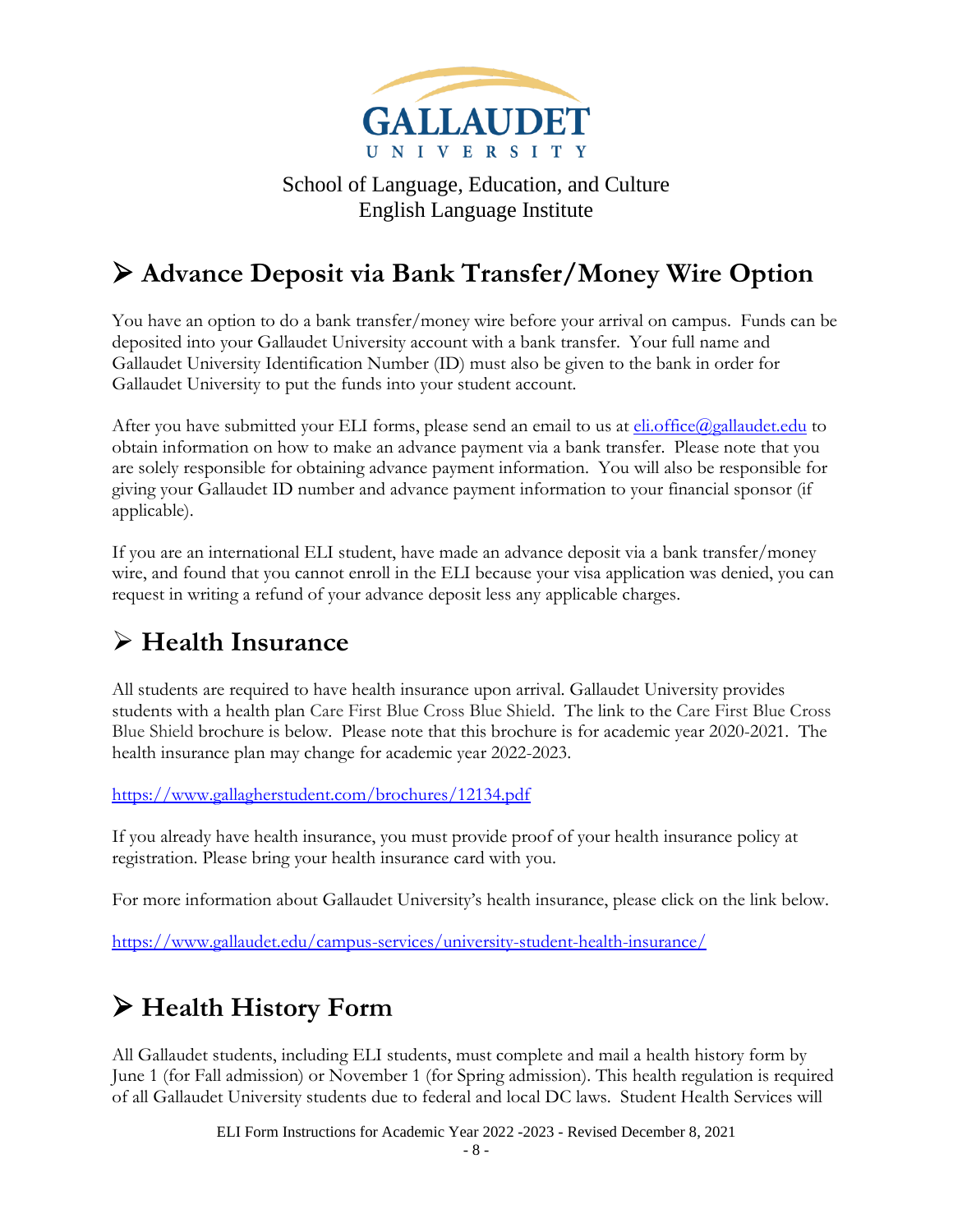

put a block on a student account if the form is incomplete. The student will be unable to register for classes until the block is cleared. It costs about \$600 to \$700 to go to an outside clinic in the greater Washington, DC metropolitan area to get immunization shots and/or do other medical procedures necessary to get the form completed. In addition, if an international ELI student is still unable to register for classes more than five days after the semester begins, his or her SEVIS status (i.e. for international student residence in the USA) will be adversely affected and he or she may be required to return to his or her country. The student needs to complete most of the health history form and bring it to a doctor for a signature in the appropriate box on the last page. A medical examination is necessary if the student plans to play sports. ELI students are not allowed to play varsity sports, but can participate in intramural sports. The form is kept on file for use in a medical emergency, even if the student does not purchase Gallaudet University medical insurance.

For more information about Student Health Services, please use this link below:

<http://www.gallaudet.edu/student-health-service>

The website address for the student health form is listed below.

Health History Form (Please print and fill out) [https://www.gallaudet.edu/documents/Student-Health-](https://www.gallaudet.edu/documents/Student-Health-Service/Gallaudet%20University%20Student%20Health%20Service%2002_08_2019.pdf)[Service/Gallaudet%20University%20Student%20Health%20Service%2002\\_08\\_2019.pdf](https://www.gallaudet.edu/documents/Student-Health-Service/Gallaudet%20University%20Student%20Health%20Service%2002_08_2019.pdf)

### <span id="page-8-0"></span>➢ **Step by Step Instructions for the Health History Form**

- a. Please click on this website address or type in this website address on your Internet browser (This link needs Adobe Reader).
- b. Please fill out the health history form to the best of your ability.
- c. Then make an appointment to see a doctor near your home in order to get a signature. There should be a doctor's signature on the last page.
- d. Please get any missing immunization shots while at the doctor's office near your home. Make copies of the completed health form and your immunization records. Please bring these copies with you to Gallaudet University.
- e. The original completed health form needs to be mailed to Student Health Services (SHS).
- **f. Please note that if SHS does not get your health history form, you will not be allowed to attend classes for the semester. If there are any missing immunization shots after you arrive on campus, you will be required to get them at a medical clinic here in the USA (in the greater DC/MD/VA metropolitan area) in order to register for classes.**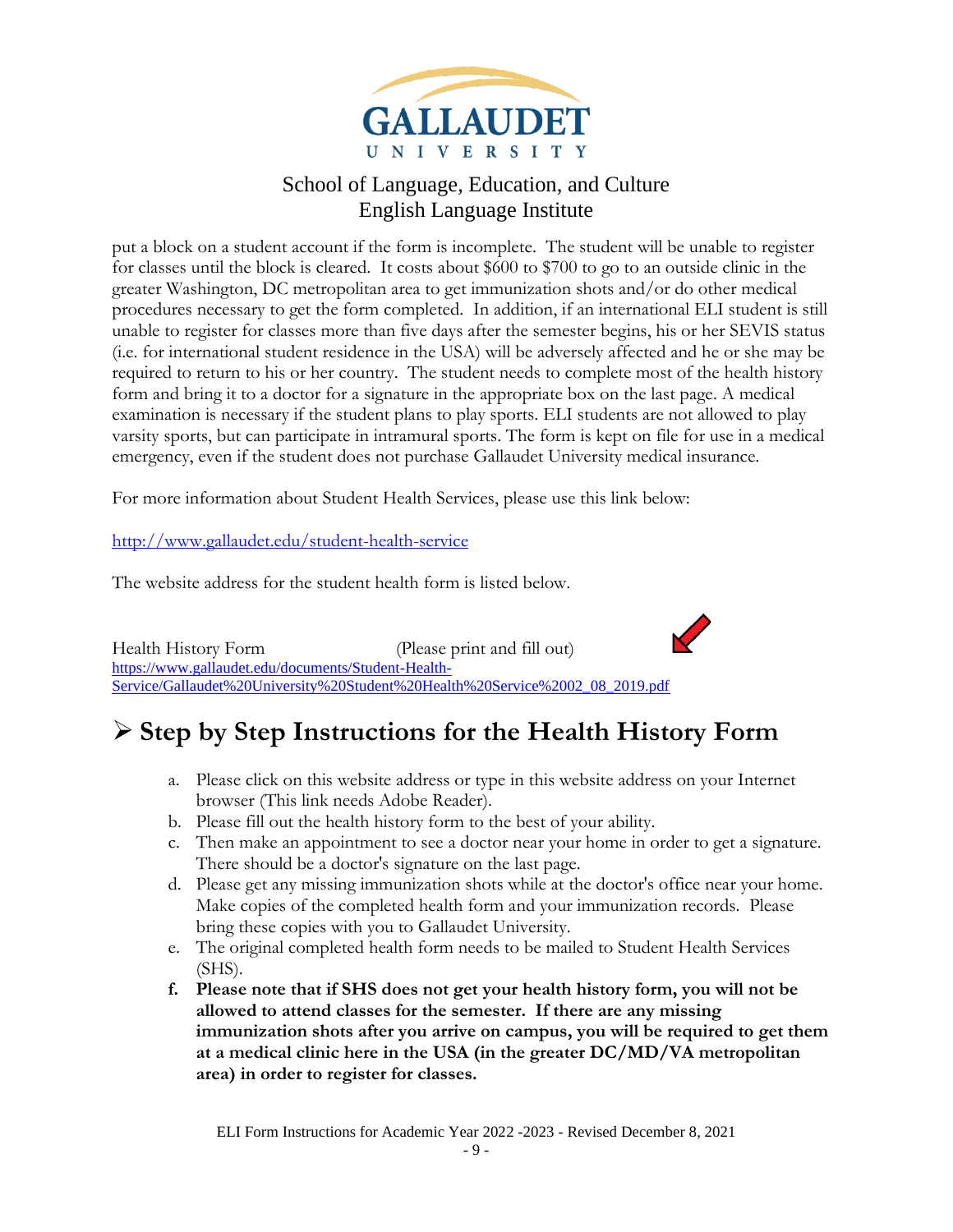

If you have any questions about the health history form, please feel free to contact Student Health Service via their email address SHS@gallaudet.edu, phone number (202) 651-5090 (V/TTY), or fax number (202) 651-5743.

## <span id="page-9-0"></span>➢ **Sending Medical Forms**

Mail the completed health history form to:

**Gallaudet University Peter J. Fine Student Health Service (SHS) 800 Florida Avenue NE Washington DC 20002-3695 USA**

### <span id="page-9-1"></span>➢ **Student Health Service Form**

The English Language Institute program does not have the proper facilities to receive health history forms, which are under separate patient confidentiality regulations from the Health Insurance Portability and Accountability Act (HIPAA), including highly controlled and secure patient file storage. The completed health history form needs to be submitted to Student Health Service (SHS) at this address listed above under the Sending Medical Forms subheading, which is **different** from the address used to send the rest of the ELI forms. SHS will review your health history form and send you an email if there are any missing immunization shots that you need to get for yourself at a doctor's office near your home. If your health history form is complete, SHS will place a clearance on your student account at Gallaudet University and remove the immunization block. If you do not complete the health history form and get all the necessary immunizations before your arrival on campus, you will still have a SHS hold on your student account. Upon arrival, you must already have your COVID19 vaccination for at least two weeks prior to coming to Gallaudet University even if it is just the first dose. The second dose can be administered at Student Health Service on campus. Please fill out the Student Health Service Form and sign the Affirmation at the bottom of the form after you have completed the Health History Form and mailed it to the correct address. Then the Student Health Service Form needs to be emailed as an attachment to us at [eli.office@gallaudet.edu.](mailto:eli.office@gallaudet.edu)

## <span id="page-9-2"></span>➢ **Living on Campus**

Gallaudet University provides students a full program of events, services, and facilities as well as a rich cultural context for student learning. Special arrangements are made for ELI students to live together in the college dormitory nearest our offices and classrooms. When new ELI students live on campus, they will be immersed in a full American Sign Language environment, have more academic and social interaction with their peers, and have an easier time adjusting to American culture. New students who live in the dormitories or other on-campus housing facilities learn

ELI Form Instructions for Academic Year 2022 -2023 - Revised December 8, 2021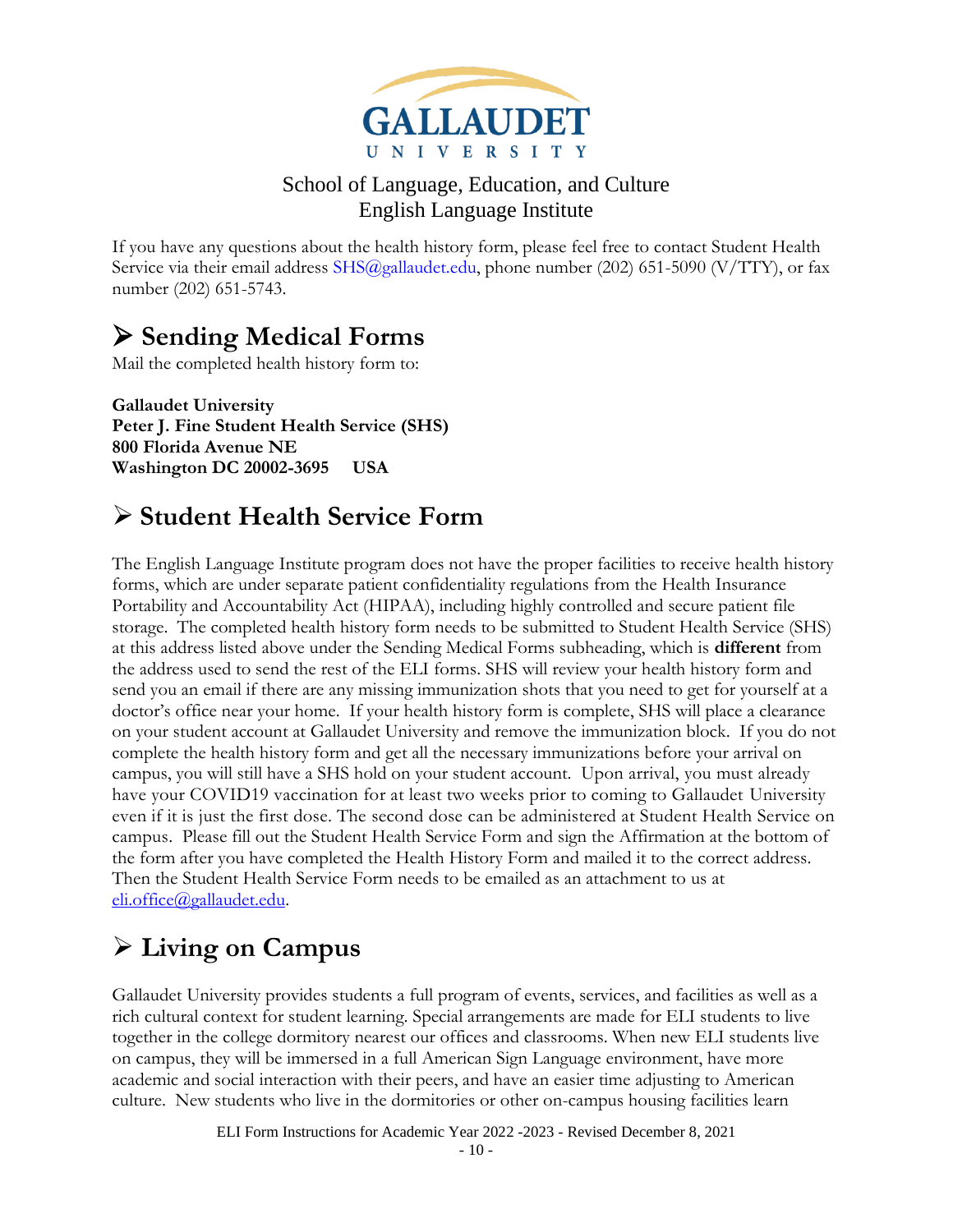

American Sign Language and English more quickly that those students who live off campus. Also, an English instructor may assign English tutoring sessions to a student and it is more convenient for a student living on campus to attend these sessions in the evening.

Residence Life and Housing has a Frequently Asked Questions (FAQ) webpage that has some answers to questions you may have about living in a dormitory room. The link is below.

<http://www.gallaudet.edu/residence-life-and-housing/housing/housing-faqs>

If you have questions about the room and board plans or residence halls, please feel free to contact the Residence Life office at Gallaudet via telephone at 202-651-5255, via fax at 202-651-5757, or via email at [residence.life@gallaudet.edu.](mailto:residence.life@gallaudet.edu)

## <span id="page-10-0"></span>➢ **Housing Affirmation Form**

Please complete the Housing Affirmation Form to indicate your understanding of what you will need to do.

If you have any questions about campus housing, you can contact the Housing Operations Manager, at the Office of Residence Life and Housing via email at [residence.life@gallaudet.edu](mailto:residence.life@gallaudet.edu) or via phone at (202) 250-2894 (voice/vp).

For more information about Residence Life and Housing, you can view its website at this link below.

<http://www.gallaudet.edu/residence-life-and-housing>

### <span id="page-10-1"></span>➢ **Meal Plans and Places to Purchase Food on Campus**

A meal plan is required for all ELI students living on campus. There will be an opportunity during business registration to select a meal plan for the semester.

There is a list of places on campus where you could buy food in this link below.

<http://www.gallaudet.edu/english-language-institute/eli-admissions/costs-dorms-and-meals>

Please note that the ability to purchase food through a meal plan via your student identification card is only available in Café Bon Appetit, the Marketplace, and Rathskeller.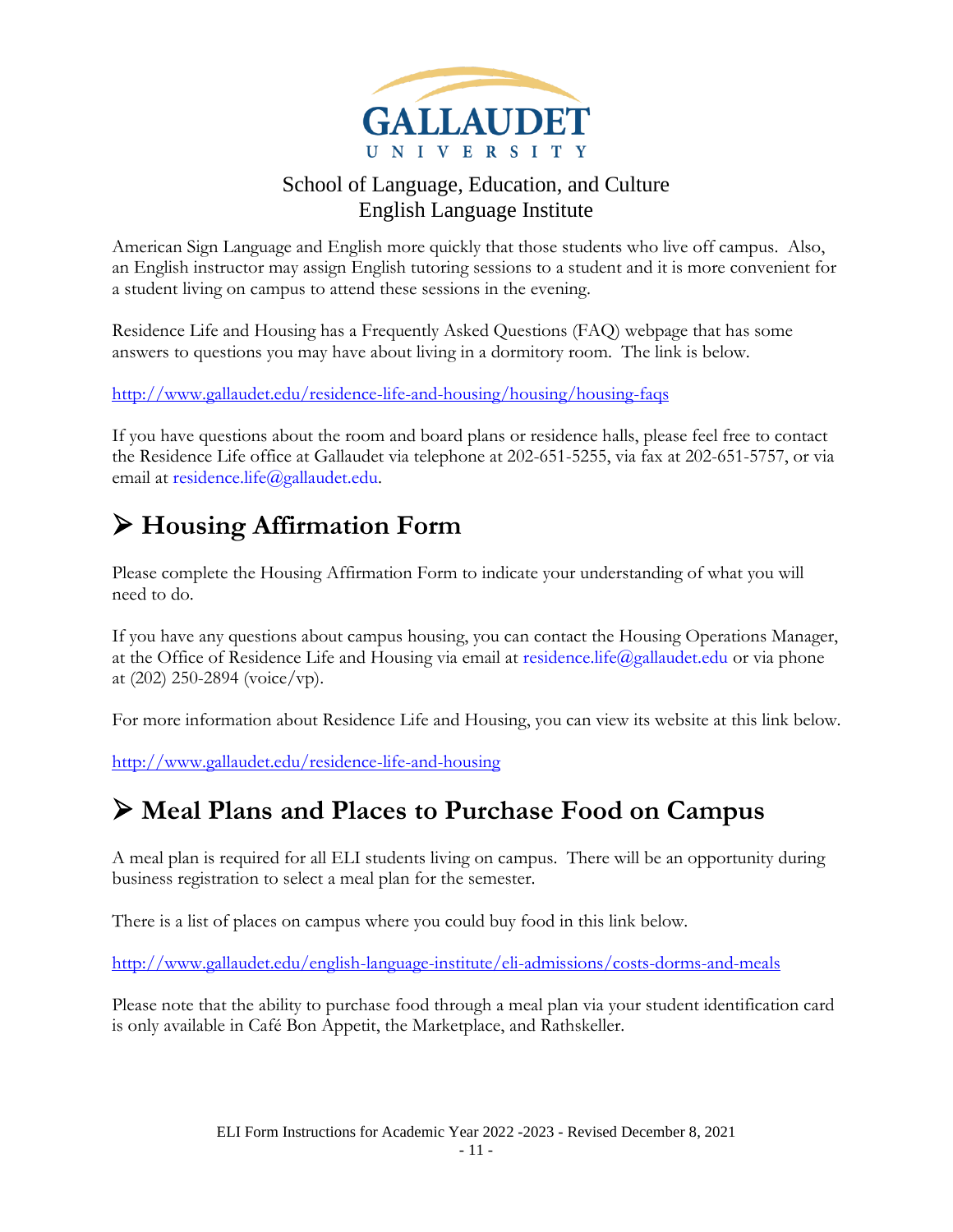

# <span id="page-11-0"></span>➢ **ELI Student Orientation**

All new ELI students are required to arrive on time for the mandatory ELI Student Orientation (ESO), which runs for about a week and a half before the fall semester or one week before the spring semester. During ESO, new ELI students will attend required policy workshops, take placement tests, open a bank account, get a mailbox at the Gallaudet University postal center, and do other activities designed to help new students get familiarized with the ELI, the Gallaudet University campus, and the greater Washington, DC metropolitan area.

# <span id="page-11-1"></span>➢**Flight Ticket Requirements for International Students Only**

After you have received your student visa, you can then make travel arrangements to come to Gallaudet University. When you purchase a flight ticket, you must ensure that the date of arrival on the flight ticket has the same date as the arrival date indicated in the ELI acceptance letter. You will need to submit the following document via email. The flight document will be reviewed for travel approval.

• **Electronic Flight Ticket Information:** Required information includes the date and time of arrival and airport destination.

Please send the flight document via email to us at  $e$ li.office $\omega$ gallaudet.edu.

If you have received approval for travel from the ELI administration, the following steps need to be completed.

- 1. On the day of your flight, bring your passport with you on your person, not in your luggage.
- 2. During your flight, you will fill out an I-94 form that the flight attendant will give you.
- 3. After you land in the USA, the customs official at the airport will review and stamp your passport and your I-94 form.